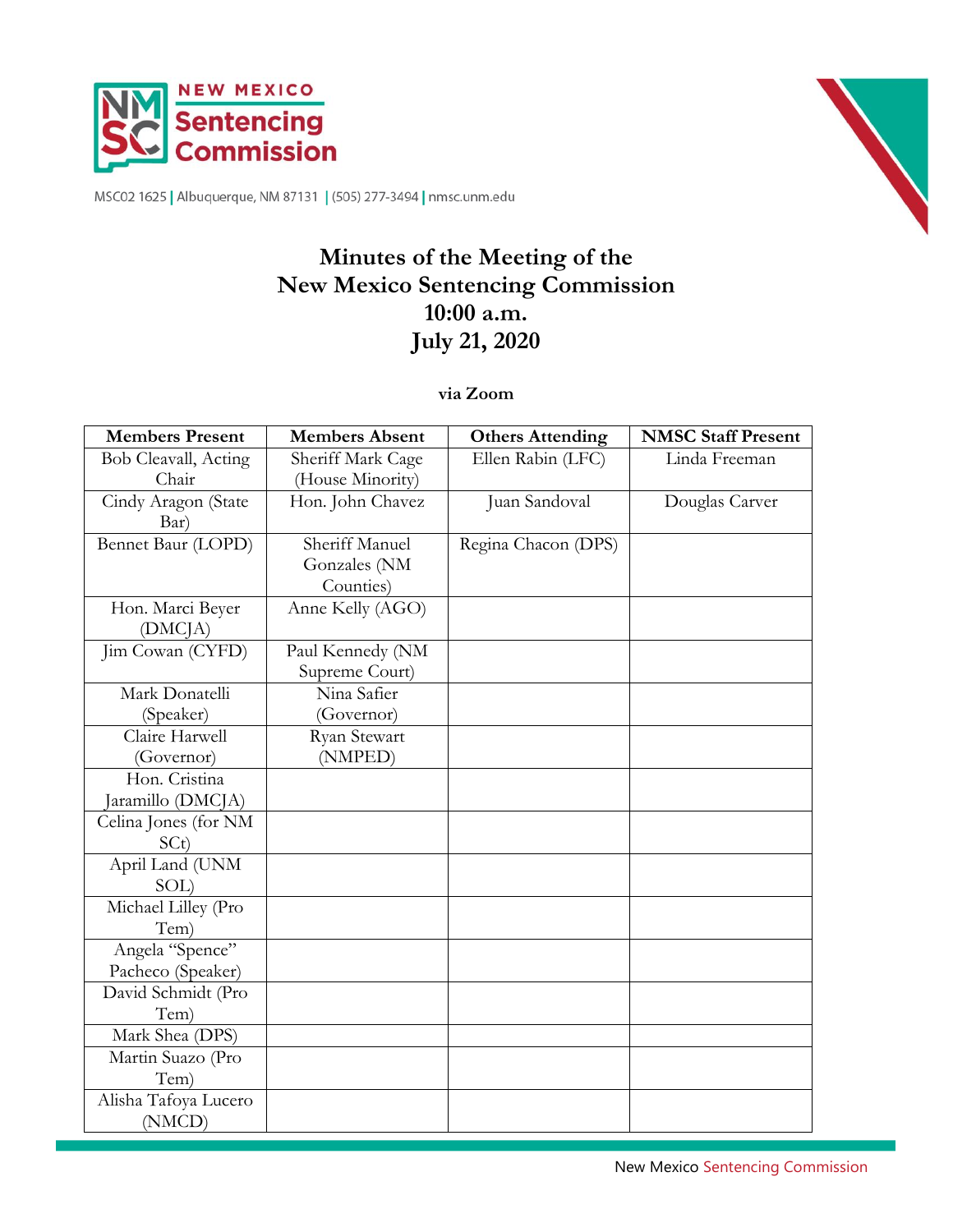| Clint Wellborn   |  |  |
|------------------|--|--|
| (NMDAA)          |  |  |
| Ron West (Senate |  |  |
| Minority)        |  |  |
|                  |  |  |

**I. Welcome.** The meeting began at 10:03 a.m. Acting Chair Bob Cleavall welcomed members, guests, and staff to the meeting. He noted that the Commission had not met since December due to the coronavirus crisis, but he felt that the time had come for the Commission to resume its work.

**II. Approval of minutes for the December 3, 2019 meeting.** The minutes of the meeting were approved by consensus.

# **III. Staff Report.**

Linda Freeman, Executive Director of the New Mexico Sentencing Commission (NMSC), informed the committee that the Juvenile Committee and the Reform Committee of the Commission had recently begun their work again after a hiatus due to the pandemic. She then discussed the cuts made to the NMSC budget in the Special Session – the budget was cut by four percent, though the grants monies were not cut. She said that she was holding some monies in reserve in anticipation of further cuts to this year's budget in the 2021 Legislative Session. She noted that Zach Grant had left the Commission to attend law school, but that his role in coordinating the crime reduction grants would be assumed by Derek Chin, who was would be starting soon; Mr. Chin would also have some research responsibilities. She finished by informing the Commission that NMSC staff were part of two recent grants: 1) a William T. Grant Foundation proposal involving a pre-prosecution diversion program for youth through age 25 in the First Judicial District; and 2) a Justice Community Opiate Intervention Program that involved Corrections Departments in Texas and Illinois along with New Mexico.

Douglas Carver, Deputy Director, NMSC, informed the Commission that there had still been no luck in getting someone from the Public Education Department to attend Commission meetings. He also noted that District Attorney John Sugg had stepped down from the Commission, and was replaced by the House Minority Leader with Sheriff Mark Cage. Executive Director Freeman informed the Commission that Shammara Henderson had stepped down as Chair, but she would be meeting with the Governor's office about the appointment of a new Chair at the end of the month.

# **IV. Re-creation of NMSC Executive Committee.**

Acting Chair Cleavall opened a discussion with the members of the Commission regarding the re-formation of an Executive Committee for the Commission. In the past, the Executive Committee had operated as a kind of steering committee for the NMSC, addressing staff hires, budgets, and the establishment of Commission policies. Historically, the Executive Committee was made up of the Chair and Vice Chair of the Commission, and the Chairs of the established Commission subcommittees. Chair Cleavall proposed creating a new Executive Committee for the Commission. Members of the Commission supported the proposal.

# **V. Report from the Legislative Committee.**

Martin Suazo, Chair, informed the Commission that the Legislative Committee had reviewed 77 pieces of legislation during the Legislative Session; six bills reviewed by the committee were signed by the Governor, and one memorial reviewed by the committee passed. None of the Joint Resolutions reviewed by the committee were passed by the Legislature. He noted that the Commission may, before the next Legislative Session, want to review the way the Legislative Committee votes on legislation that comes before the committee for discussion.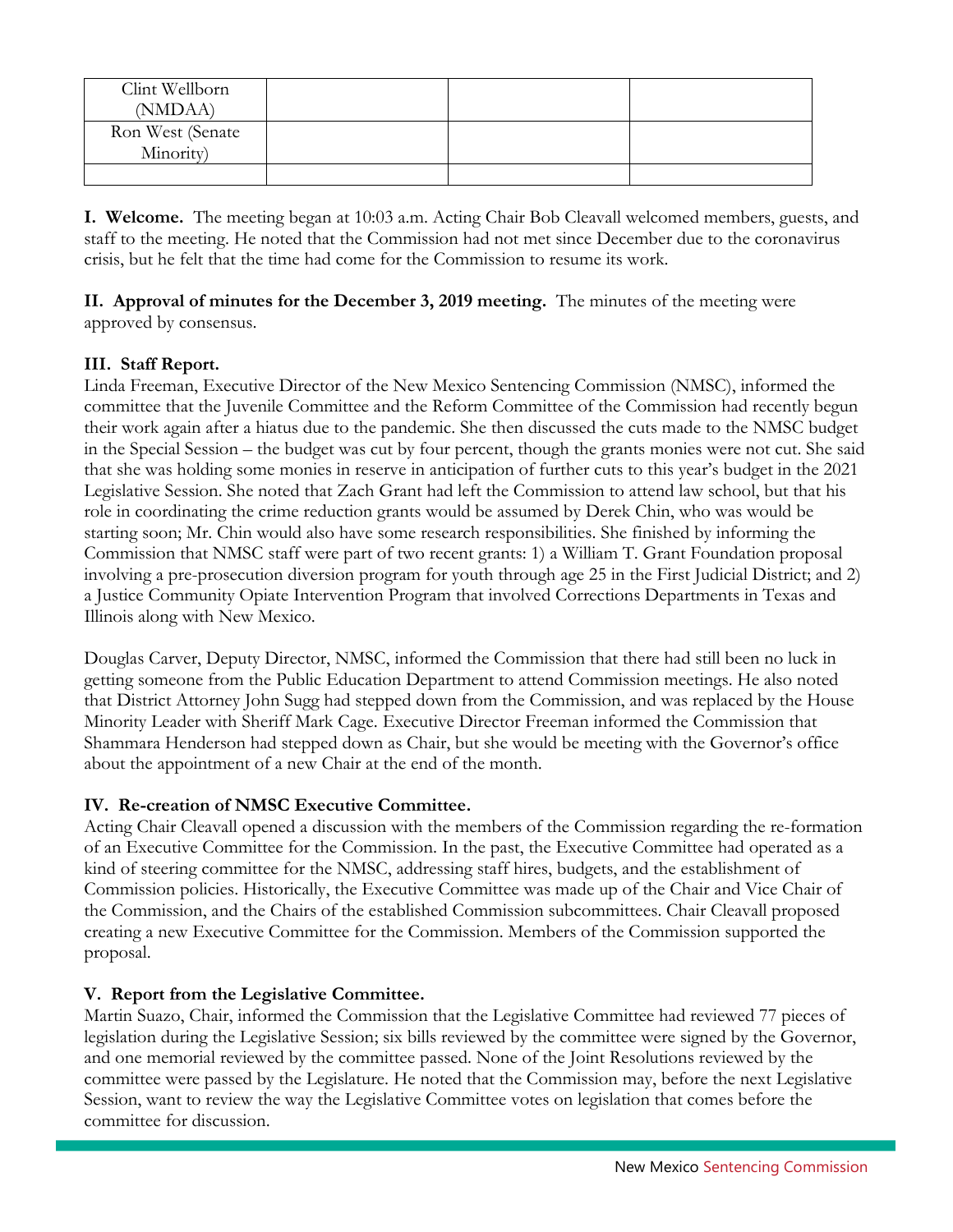# **VI. Report from the Justice Information Sharing Council.**

Executive Director Freeman informed the Commission that JISC was changing its focus to act as a kind of supervisory and advisory body over the work of the crime reduction grants and the other criminal justice data integration efforts being undertaken in the state. The first priority would be the state identification number project, as well as working with jails to get integration of county information aligned with the wider data integration effort. There will also be a substantial effort to backfill historical data once the new projects come on line. In addition, JISC will be looking at grants between agencies, and monitoring how information is used.

# **VII. Report from the Juvenile Committee.**

Bob Cleavall, Chair, informed the Commission that the Juvenile Committee had met on July 10, 2020. At that meeting the committee continued its work examining the issues that have arisen due to the closing of most of the state's juvenile detention facilities, with particular focus on transportation of the children and education in the facilities. He noted that the committee planned to establish a working group to examine issues with serious youthful offenders and youthful offenders, and would also be examining areas of the Delinquency Act that might need amending, and examining the lack of referrals in the juvenile justice system and the drop in utilization of Juvenile Drug Courts.

## **VIII. Report from the Sex Offender Management Board.**

Mr. Carver, Acting Chair, reported to the Commission that the SOMB was still awaiting the Governor's appointments. Executive Director Freeman informed the Commission that she had again raised the matter of the missing appointments with the Governor's office.

## **IX. Report from the Grants Committee.**

Martin Suazo, Chair, informed the Commission that the Grants Committee had disbursed the first round of grants under the Crime Reduction Grant Act last year. Executive Director Freeman noted that last year's grants had to have a data integration focus, due to how the monies for the grants were appropriated by the Legislature, but that almost all of the Judicial Districts in the state had received a grant in some form. She added that while there was approximately \$370,000 available for grants last year, this year there was only \$178,000. This year, however, grants can be made for the wider purposes in the Crime Reduction Grant Act. Grants Committee Chair Suazo added that the committee was presuming there would be more applicants for a smaller pool of money this year, but that the committee would work accordingly.

## **X. Report from the Reform Committee.**

Angela Pacheco, Chair, informed the Commission that the Reform Committee had met twice and had decided to focus on the following areas: fines and fees; diversionary programs; issues surrounding drug laws, especially decriminalization; sentencing, particularly the habitual offender statute; and the collection of race and ethnicity data. She further informed the Commission that the committee hoped to draft legislation for introduction on the fines and fees issue.

## **XI. Discussion of Issues Surrounding Release of Data.**

Acting Chair Cleavall introduced this topic by noting that there are a number of cooperating agencies who send the NMSC data, but problems sometimes arise when requests for data are made to Commission staff and there is a question of who the custodian of that data is. He recommended that the Commission develop a policy for how data from cooperating agencies are shared. Executive Director Freeman added that her biggest concern was to maintain the Commission's credibility, and that much of the data NMSC staff receives is identified data, which raises many issues. The general rule Commission staff have been using, she said, was that if the NMSC staff create a record, then it is the Commission's information, but if we are not the custodian of a record or of particular data, then we refer any request for that information back to the